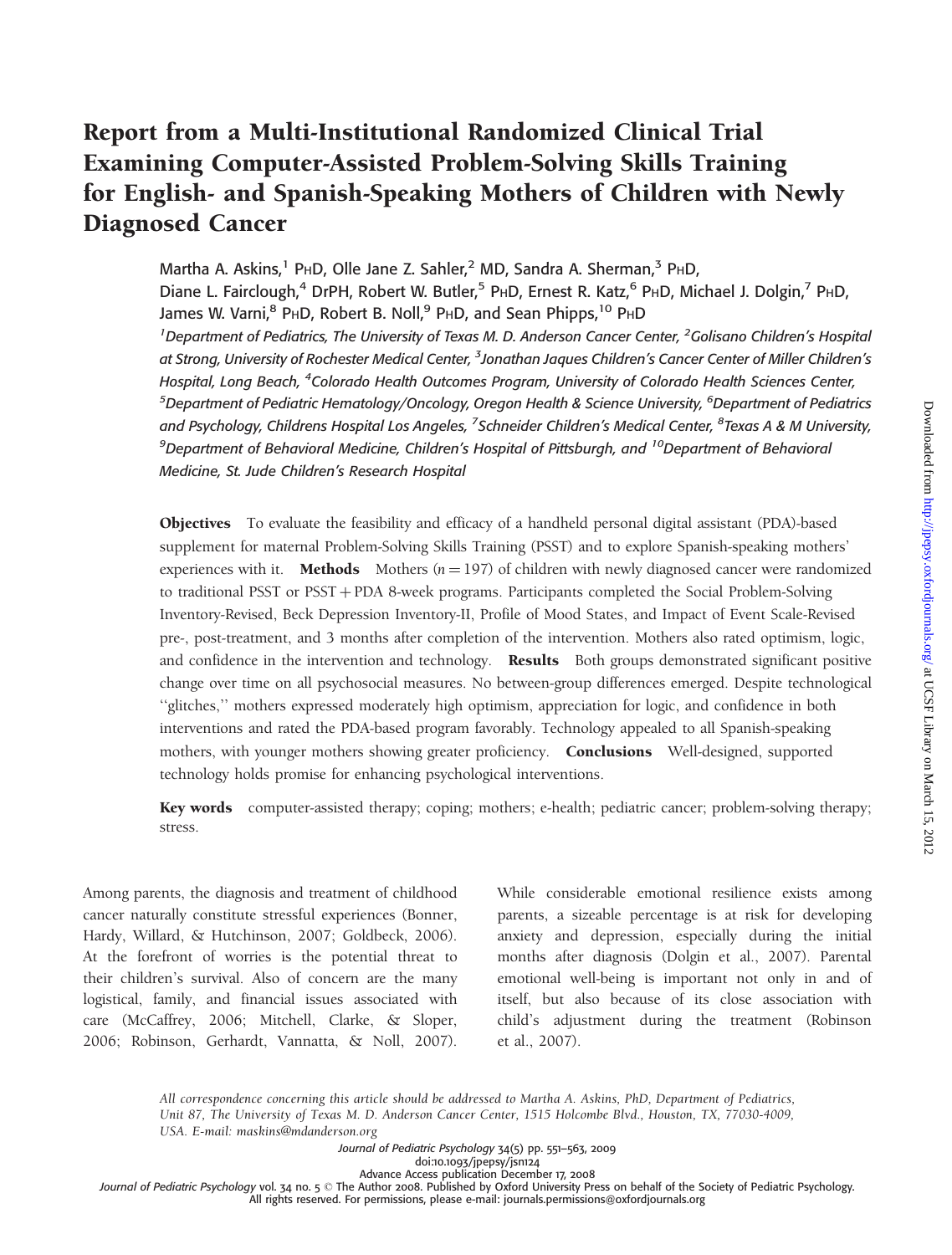Cognitive-behavioral therapy interventions have been shown to improve the psychosocial adjustment of parents of children with cancer (Kazak et al., 2004; Sahler et al., 2005). The Problem-Solving Skills Training (PSST) program, developed by Sahler and colleagues (Sahler et al., 2005; Varni et al., 1999), has been established as an effective intervention for enhancing problem-solving skills and decreasing negative affectivity (i.e., depression and anxiety) in mothers of children with newly diagnosed cancer. Support for a problem-solving approach is reinforced by the work of Norberg, Lindblad, and Boman (2005), who demonstrated that parents of children with cancer who use active problem-focused behaviors have less anxiety and depression than those with passive and avoidant reaction patterns.

PSST has been shown to be especially effective in Spanish-speaking Hispanic mothers (Sahler et al., 2005). This is an important finding considering that Hispanics constitute the fastest growing minority group in the United States and, as an underserved group, represent a National Institutes of Health priority. We theorize that PSST was especially beneficial for these mothers because the active problem-solving approach taught them a new set of skills and provided an alternative way of addressing problems, which in turn counteracted the greater feelings of helplessness and distress noted in this group (Sahler et al., 2005). Given that Spanish-speaking mothers who participated in the study had significantly fewer years of education, exposure to this educational approach to problem solving may have begun to address this deficit. Furthermore, PSST may have promoted acculturation in the medical setting in that a cognitive-behavioral style of approaching problems likely approximates the way in which treatment information is discussed with families in North American culture. It is also possible that meeting with a therapist filled an important cultural need for affiliation. Clearly, additional investigation regarding interventions for Hispanic mothers is merited to learn how best to address the needs of this growing population.

Traditionally, cognitive-behavioral interventions have been provided in the cancer outpatient clinic setting (Kazak et al., 2004; Sahler et al., 2005). Whereas these cognitive-behavioral models have helped create an excellent standard of care, providing such service in hospital settings is complicated by scheduling conflicts due to competing medical care priorities, financial costs of behavioral healthcare, and inadequate behavioral healthcare staffing (Mitchell et al., 2006; Orland, 1999). In addition, some parents prefer to focus on their own emotional health outside the hospital and clinic settings, for example, with an

online computer support group. Therefore, it is important to create new, efficient methods of behavioral healthcare delivery that are effective, affordable, and comfortable for families while retaining the established efficacy of proven interventions. Computer technology is being explored as a means to enhance current psychotherapeutic interventions.

Because communications technology is becoming progressively more sophisticated, available, and affordable, innovative handheld, Internet-based, and computer-based technologies are being increasingly used in the delivery of behavioral healthcare (Taylor & Luce, 2003). The terms ''e-health'' and ''behavioral e-health'' have recently emerged and refer specifically to services that use Internet or computer-assisted strategies (Bischoff, 2004; Maheu & Gordon, 2000). These technologies are largely underresearched but have great potential to make psychological assessment and treatment more cost effective (Caspar, 2004). In addition, they are expected to improve access to specialty healthcare among underserved populations (Bischoff, 2004).

Therapeutic programs with computer-based components can be conceptualized along a continuum of professional therapy assistance (Jacobs et al., 2001) that ranges from stand-alone computer-based treatment without live therapist contact, to computer-based therapist-assisted treatment in which the computer is the primary treatment modality with the therapist assisting and responding to emergencies, to computer-assisted therapist-based treatment in which the therapist is central to the treatment. Jacobs et al. (2001) conducted a large, controlled clinical trial that compared a computer-based psychological treatment approach with traditional individual psychotherapy. The user explored a problem area and developed possible coping strategies with the option of implementing behavioral change. The results were favorable and comparable in both conditions, although traditional individual therapy out-performed computer-based therapy on some measures such as average amount of change ratings on at least one target complaint and client satisfaction. While emphasizing the importance of the therapist's role, these results also support the incorporation of computer intervention models in psychotherapy.

The present study examined the potential benefits of computer-assisted therapist-based training for mothers of children with newly diagnosed cancer. The study had three objectives: to evaluate the efficacy of the handheld computer supplement compared to traditional PSST; to evaluate the feasibility of implementing a computer-assisted PSST program on a personal digital assistant (PDA) platform;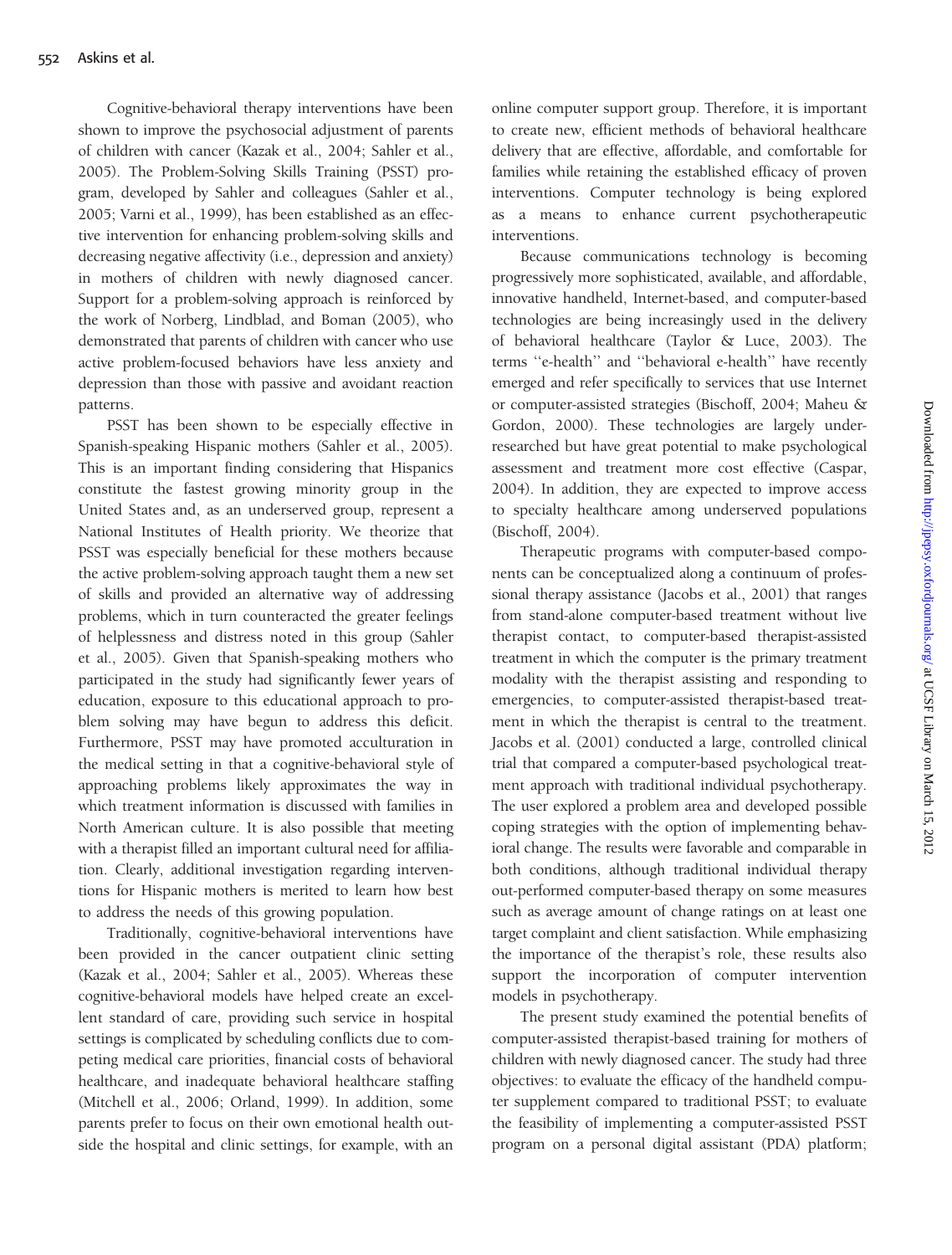and to explore qualitatively Spanish-speaking mothers' experiences with computer-assisted PSST. Specifically, it was hypothesized that mothers receiving  $PSST + PDA$ would demonstrate a greater decrease in negative affectivity than those receiving PSST alone. Note that the PDA was included in the present study as a supplemental resource to be used in conjunction with face-to-face PSST delivered by a therapist.

We chose the PDA as the technology platform because of its portability and convenience. PDAs have been used to collect behavioral data through electronic questionnaires (Zeman, Johnson, Arfken, Smith, & Opoku, 2006) and ecological momentary assessments (Rowan et al., 2007), but have not yet been widely incorporated into clinical practice (Taylor & Luce, 2003). The intervention was delivered through a computer program utilizing the PSST Bright IDEAS paradigm (Sahler et al., 2002). We theorized that presenting the five PSST cognitive-behavioral exercises (Identify problem, Determine options, Evaluate options and choose best, Act, and See if it worked) in an interactive, handheld computer format would make PSST more engaging and facilitate the acquisition of problem-solving skills beyond that afforded by the traditional therapist-only approach.

## Methods

This study forms part of a larger randomized, controlled multi-institutional trial comparing the relative benefits of three psychological interventions for mothers of children with newly diagnosed cancer: traditional PSST; PSST with PDA; and a non-directive listening approach (control group). Because an interim analysis showed that there were no differences in outcomes between the first two conditions, the  $PSST + PDA$  arm was terminated early while the larger study continued. Thus, the current paper presents longitudinal quantitative comparisons between the traditional PSST and the PSST + PDA arms as well as qualitative data regarding participants' experience with the PDA. Institutional review board approval for the study was obtained at each participating site.

## **Participants**

Participants were recruited 2–16 weeks after their child was diagnosed with any form of cancer at any of four pediatric cancer centers in the United States. Eligibility criteria included: ability to speak and read English or Spanish and permanent or temporary residence within a 50-mile radius of the participating cancer center (to maximize participation by taking transportation

issues into account). To minimize burden, mothers were excluded from recruitment if their child was in severe medical crisis as determined by the oncologist. All eligible mothers of newly diagnosed pediatric patients were invited to participate in the study. A flow diagram of study progression is presented in Appendix A. Whereas reasons for withdrawal included the child's transfer to a different medical facility or death, reasons for dropout included a variety of other explanations, for example, unable to schedule sessions. Data collection and interventions were performed in both outpatient and inpatient meeting rooms.

## Procedures

The interventions and assessments were delivered by therapists who had graduate training in psychology. The therapists were educated in PSST administration, PSST with PDA supplement, and non-directive listening in a group seminar lead by the research group's experienced investigators. Spanish-speaking therapists provided the interventions and assessments to Spanish-speaking mothers. Weekly supervision was provided to the therapists by the site principal investigators, all of whom were licensed psychologists.

Each potential participant received a written description of the intervention, associated goals, and the randomization procedure in an informed consent document. Upon completion of the baseline assessment, computerized randomization to one of the three treatment arms was performed at the data management center. Participants received a modest stipend to compensate them for their time.

## **PSST**

The PSST intervention consisted of eight 1-h individual sessions conducted according to a comprehensive protocol (Varni et al., 1999; Sahler et al., 2002, 2005). Problem solving was presented as a general coping skill applicable to a range of challenging circumstances commonly encountered during the treatment of childhood cancer. To promote engagement, the specific problems discussed during the PSST intervention were identified by the individual mother as particularly relevant to her and her family's situation.

To facilitate learning the perspective and steps of PSST, the acronym ''Bright IDEAS'' was utilized with the logo of a lighted bulb (Sahler et al., 2002). Bright represents the sense of optimism (positive orientation) necessary for successful problem solving. The letters in ''IDEAS'' signify the five previously discussed major steps of problem solving (D'Zurilla & Nezu, 1990). Instructional material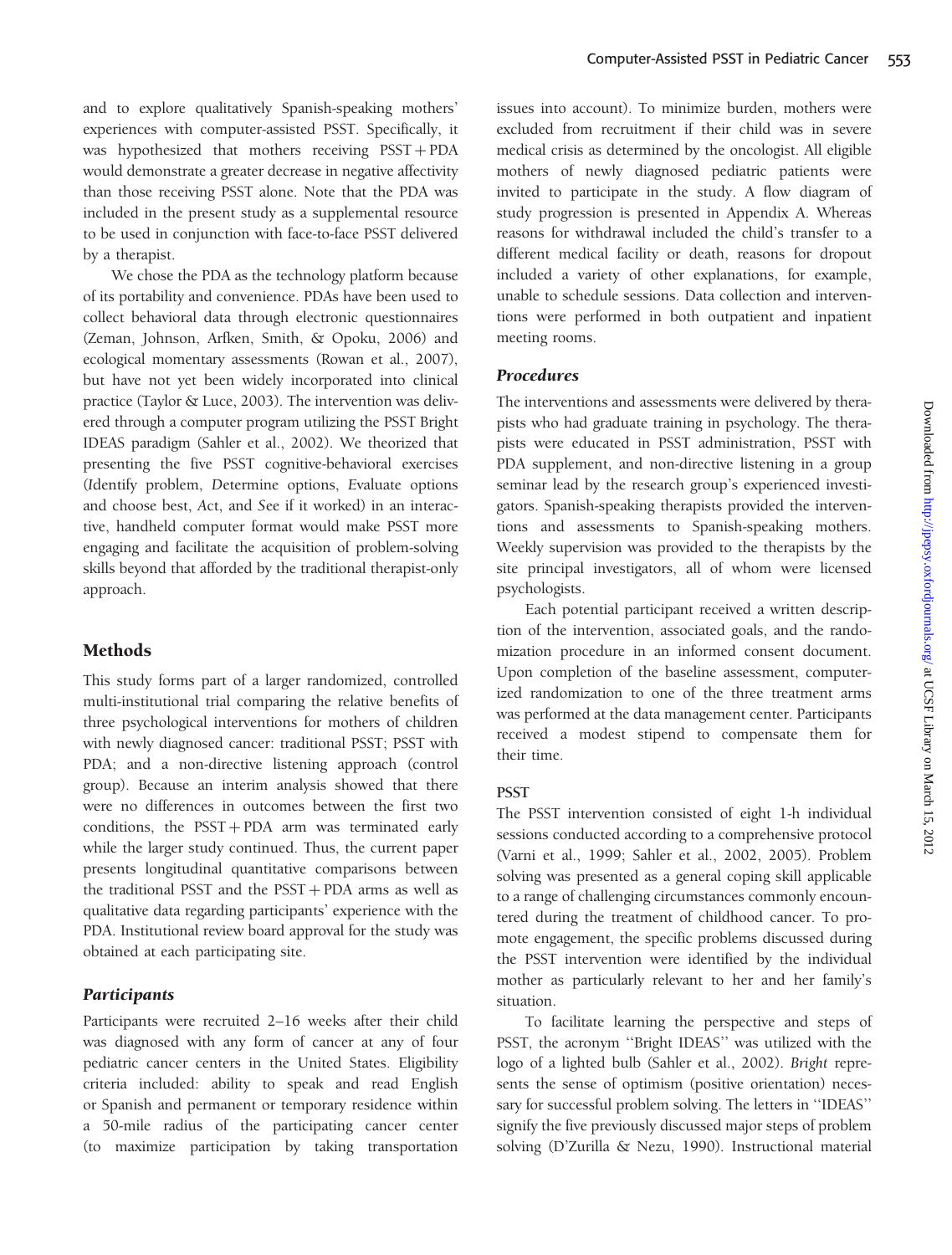included a treatment manual, a pocket-sized Bright IDEAS booklet for easy reference, worksheets for each step, trigger cartoons to help guard against negative automatic thoughts, and a Bright IDEAS refrigerator magnet. Details of the intervention were previously reported (Varni et al., 1999; Sahler et al., 2002, 2005). (Complete PSST intervention materials are available from Olle Jane Z. Sahler.)

The eight sessions of PSST flowed in a systematized, therapeutic manner. Session 1 was devoted to rapport building and understanding relevant social and medical information. In session 2, the therapist introduced PSST and the Bright ''IDEAS'' paradigm, presented worksheets to guide PSST homework assignments, and gave an overview of subsequent sessions. In sessions 3–7, the therapist and mother reviewed the mother's identified problems and the acquisition of problem-solving strategies and skills was promoted. Session 8 was dedicated to a review of the PSST training, emphasizing persistence and learned optimism, and the process of termination. Progress notes were recorded in a systematized format across intervention arms at all data collection sites and kept in each participant's study file.

#### $PSST + PDA$

This intervention consisted of the eight 1-h in-person sessions supplemented by a PDA device designed to provide: a brief review of the problem-solving process; review and practice of each of the five elements of the Bright IDEAS problem-solving approach; prompts to use problemsolving skills; and a periodic (e.g., daily) log to record problems confronted by the mother and her solutions. An explanation of Bright IDEAS by the animated character, Gina, as well as illustrations and worksheets were loaded into the computer program in both English and Spanish. The character Gina is part of an original interactive pedagogical drama designed specifically to train mothers in PSST delivered on a laptop (Marsella, 2002; Marsella, Johnson, & Labore, 2000, 2003). The computer programming to adapt Gina for delivery by PDA was performed by K. Barnes (Business Goals LLC, Salt Lake City, UT). Mothers were able to enter information by typing text, drawing a picture, or recording audio. PDAs were loaned to mothers for the duration of their participation to ensure accessibility. Unique user identification numbers were assigned to each PDA data set to protect confidentiality. Between sessions, subjects had unlimited access to this interactive, audiovisually enhanced computer program. The primary function of the PDA was to prompt adaptive cognitive-behavioral problem-solving practice. For example, prompts such as ''What is the problem?'';

''What are some alternative solutions?''; ''Try it out''; and then, at the next interaction, ''How did it work out?'' were asked. At this last prompt, the participant was encouraged to try other possible solutions from a menu of tailored strategies if she was less than fully satisfied with the results. Non-study-related functions were disabled on the PDAs. Auditing usage through weekly downloading of data by the therapist was planned to determine whether/how often the mother used the PDA for problem solving.

Beta testing of the new computer program on PDAs was conducted during the development phase of the project. Participants for the beta testing included mothers who had previously participated in PSST training, senior investigators, and research therapists. Feedback was given to the technologists, who in turn modified the PDA (e.g., added additional memory) or the computer program to enhance functionality.

For the PSST  $+$  PDA arm of the study, the traditional eight-session PSST delivery format was altered slightly. The general purpose and function of the PDA were presented in session 2 or 3. The therapist and mother worked through problems together on the PDA during sessions 3–7 to facilitate knowledge and skills acquisition. As with traditional PSST, mothers were asked to complete homework assignments consisting of working through their chosen problems using the ''Bright IDEAS'' paradigm. Homework completed during the previous week was reviewed in each session. Treatment integrity was ensured by audiotaping all sessions and randomly selecting 10% for review by senior members of the research team at sites that did not participate in data collection.

#### **Measures**

Demographic information about the children with cancer included age, gender, diagnosis, and time since diagnosis. Information about the mothers included age, education level, ethnicity, racial background, and marital status. After approximately one-third of the data had been collected, additional questions about participants' previous experience with computers and PDAs were added.

Assessments occurred at three time points: T1, baseline, prior to randomization; T2, immediately after completion of the intervention; and T3, three months after completion of the intervention. Outcome measures included the following problem-solving and psychological tests.

#### Social Problem-Solving Inventory-Revised (SPSI-R)

The SPSI-R (D'Zurilla & Nezu, 1990; D'Zurilla, Nezu, & Maydeu-Olivares, 1997) is a 52-item self-report linked to a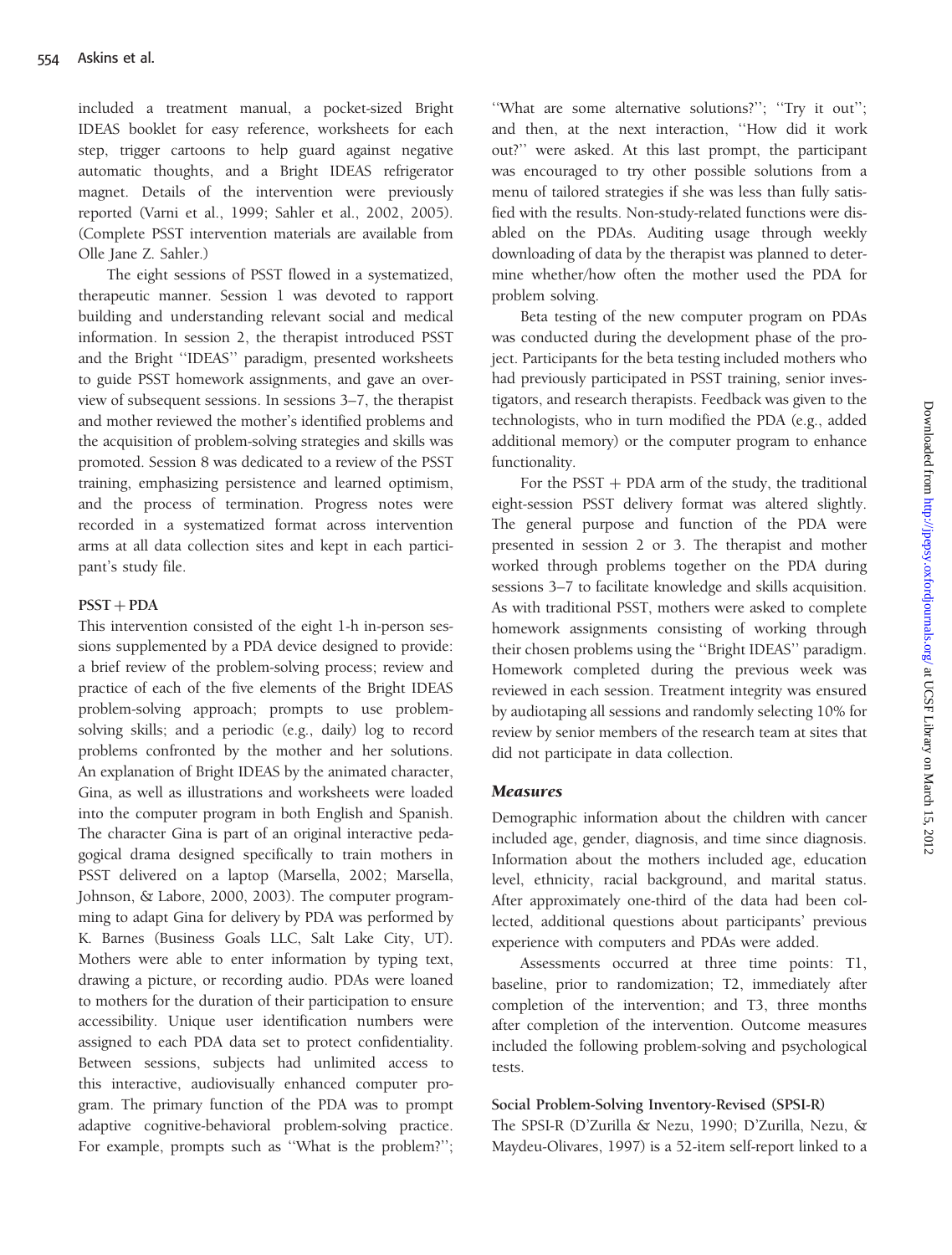five-dimensional model of social problem solving. Respondents endorse statements by rating them on a five-point scale ranging from 1 (not at all true of me) to 5 (extremely true). The SPSI-R distinguishes between problem orientation, which, as an appraisal, can be positive or negative and three problem-solving dimensions (rational problem solving, impulsivity/carelessness style, and avoidance style). The sum of positive problem orientation and rational problem solving is termed constructive problem solving. The sum of negative problem orientation, impulsivity-carelessness style, and avoidance style is termed dysfunctional problem solving. The SPSI-R score (0–20) is the weighted average of the five subscores and constitutes the major outcome variable of focus in the present paper. A high total score indicates better problem-solving skills. The SPSI-R has been shown to maintain its factor structure following translation (e.g., Maydeu-Olivares, Rodriguez-Fornells, Gomez-Benito, & D'Zurilla, 2000; Siu & Shek, 2005). Internal consistency ratings in the current dataset were excellent with Cronbach's coefficient alpha values equaling .94, .95, and .95 across the three assessment time points.

## Beck Depression Inventory-II (BDI-II)

This 21-item self-report assesses cognitive, affective, and behavioral components of depressive symptoms (Beck, Ward, Mendelson, Mock, & Erbaugh, 1961). Internal consistency ranges from 0.73 to 0.92, with good test–retest reliabilities cited in the test manual. The BDI-II has been used in studies assessing the relationship between problem-solving ability and depression. It included, in addition to the Profile of Mood States (POMS) scale, to investigate the replicability of previous findings. Internal consistency ratings in the current dataset were excellent with Cronbach's coefficient alpha values equaling .90, .93, and .93 across the three assessment time points.

## Profile of Mood States (POMS)

The POMS (McNair, Lorr, & Droppleman, 1992) is a 65-item self-report that consists of a five-point objective rating scale about feelings over the previous week and measures six moods or affective states (tension or anxiety, depression or dejection, anger or hostility, vigor or activity, fatigue or inertia, and confusion or bewilderment). It is a sensitive indicator of change and demonstrates acceptable internal consistency, test–retest reliability, and validity. Internal reliabilities for the six subscales range from 0.84 to 0.95, and 6-week stability coefficients range from 0.65 to 0.74. The total mood state score was used in

our analyses. Internal consistency ratings in the current dataset were excellent with Cronbach's coefficient alpha values equaling .96, .97, and .97 across the three assessment time points.

## Impact of Event Scale-Revised (IES-R)

This 22-item self-report measure includes three subscales (intrusion, avoidance, and hyperarousal) that assess posttraumatic stress symptoms experienced during the preceding week in response to a specific event—in this case, the diagnosis of cancer (Weiss & Marmar, 1997). Internal consistency reliabilities of the intrusion, avoidance, and hyperarousal subscales are 0.91, 0.84, and 0.90, respectively. Internal consistency ratings in the current dataset were excellent with Cronbach's coefficient alpha values equaling .93, .95, and .94 across the three assessment time points.

# Data Analysis

The data analysis for this paper was generated using SAS/ STAT software, Version 9.2 of the SAS System for Windows (2006). Data from all participants were included in the analyses because we used an intent-to-treat statistical approach for the investigation.

## Objective 1: Efficacy of Computer-assisted PSST in Comparison to Traditional PSST

The first objective was to develop, field test, and evaluate the computer program as a supplement to PSST, and compare this intervention to traditional delivery of PSST. A repeated-measures model examined the change over time of participants in the PSST and PSST  $+$  PDA arms by assessing both within- and between-group change on outcome variables. Maximum likelihood estimation for unbalanced (incomplete) repeated measures was used for all analyses (Jennrich & Schluchter, 1986). Rather than establishing a minimum number of sessions required for inclusion, all randomized participants were included in the intent-to-treat analyses. We estimated effect sizes for the changes from T1 (baseline) to T2 and from T1 to T3 using the standard deviation estimated from the baseline (T1) assessments for both within and between groups. Power to detect an effect size of 0.2 ranged from 0.2 to 0.7, and power to detect an effect size of 0.4 ranged from 0.6 to 1.0. Thus, in this sample, we had adequate power to detect a moderate effect.

## Objective 2: Feasibility of Implementing a Computer-Assisted PSST Program on PDA

The second objective was to evaluate the feasibility of implementing a computer-assisted PSST program on a PDA platform for use by mothers of children with newly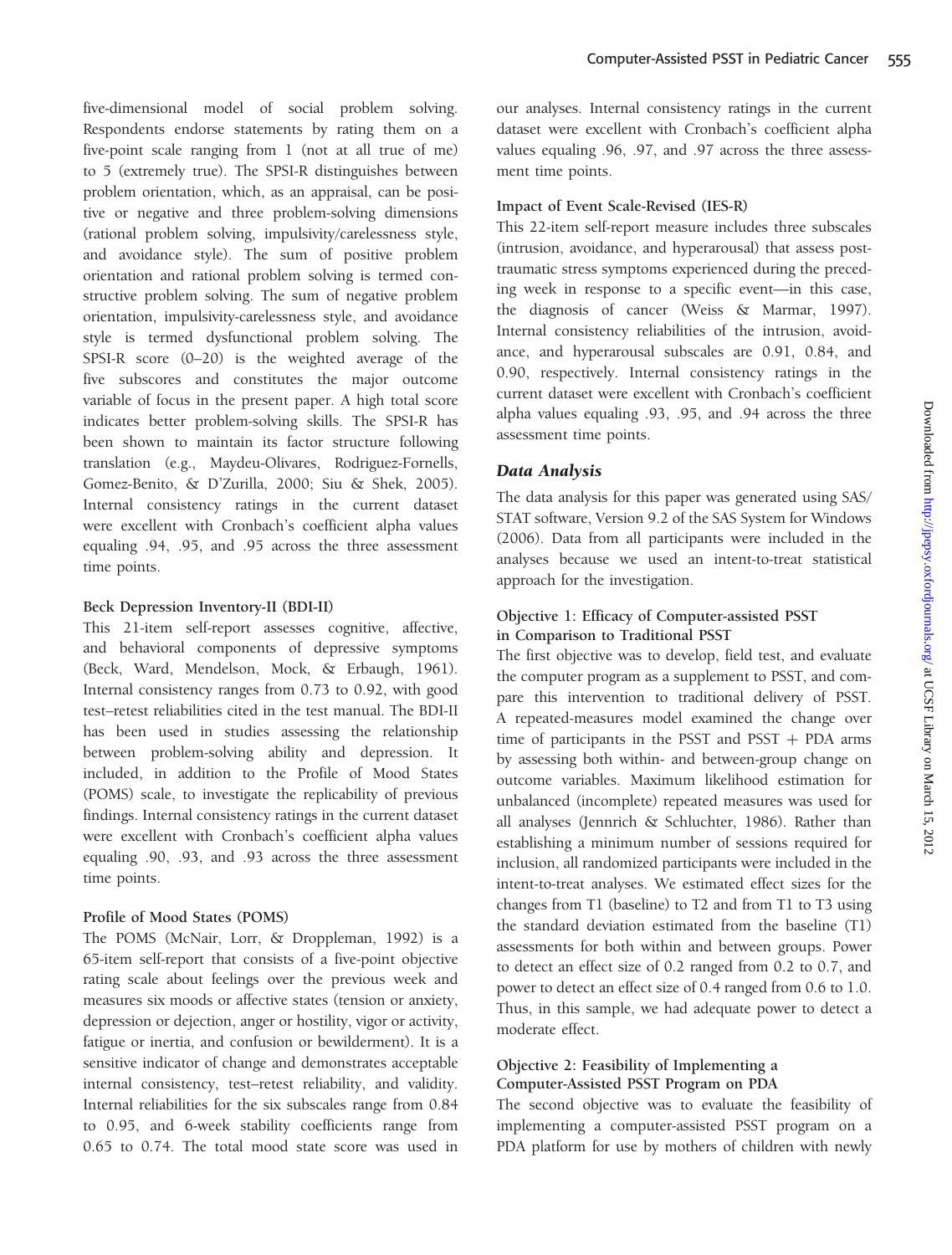diagnosed cancer. Spearman's correlation coefficients were computed to examine the associations between maternal age, years of education, and ethnicity with previous use of computers and PDAs. The associations between previous computer and PDA usage and outcomes on problem solving and the psychological measures within the PSST  $+$  PDA group were examined using Kendall's tau.

We asked several questions to help evaluate mothers' perceptions of the interventions immediately after sessions 1, 4, and 8 (or the last session in the case of early mastery or termination). The questions addressed mothers' perceptions of how logical the interventions seemed (i.e., did this seem like a valid, reasonable approach to helping them therapeutically), how optimistic mothers were that they would be successful with the intervention, and their confidence in the intervention. The mothers responded using a nine-point Likert-type scale  $(1 = not at all, 5 = somewhat,$ and  $9 = \text{very much}$ .

The benefits and difficulties of using handheld technology were examined with a set of statements regarding the computer program and the PDA itself. Mothers responded along a four-point continuum of agreement, from ''strongly disagree'' to ''strongly agree.''

To track use of the PDA in vivo, we planned to perform downloads of data from the PDA to the central computer at each training session. Data to be downloaded included the number of times the mother accessed the program during the previous week, the number of times specific screens/ panels were selected, the number of new problems listed, and their resolutions.

#### Objective 3: Qualitative Exploration of Spanish-Speaking Mothers' Experiences with Computer-Assisted PSST Technology

The third objective of our study was to learn more about the Spanish-speaking mothers' experiences using the PDA during PSST; thus, a qualitative analysis was undertaken at one of the data collection sites. The analysis consisted of reviewing the progress notes of the cohort of Spanishspeaking mothers, noting trends and recording themes pertinent to their comfort with both the PDA and the computer program.

#### **Results**

Recruitment and data collection began in September 2004. As an interim analysis showed no differences in outcomes between the traditional PSST and the PSST  $+$  PDA arm, data collection for the  $PSST + PDA$  arm was concluded in August, 2007, with the larger study still ongoing. At the time of the present analysis, 301 of the 524 (57%) eligible mothers had agreed to participate. The cohort for the present study included 197 participants (104 randomized to the PSST arm and 93 to the  $PSST + PDA$  arm). An additional 104 mothers were randomized to the time and attention control arm; however, data from these participants will be reported in a primary paper when the larger study is completed. There were no statistically significant differences in the demographic and medical characteristics of the participants in the two groups. The average age of participants was 36.3 years, with an average educational level of 12.7 years of schooling; their partners' average age was 39.2 years, with 13.4 years of education. The majority (72.5%) of participants had partners. Regarding race, 45.7% of mothers classified themselves as Caucasian; 39.6% as Hispanic; 7.6% as African American; and 7.1% as ''other.'' English-speaking mothers comprised 74.1% of the sample; the remaining 25.9% spoke primarily Spanish, and the intervention and all assessments were conducted in Spanish for these mothers. Mothers were enrolled in the study an average of 6 weeks after their child's diagnosis. The average age of the children was 8.1 years; 52.3% were boys and 47.7% girls. Diagnoses included leukemia (45.7%), non-neural solid tumors (14.7%), brain tumors (14.7%), and other (23.9%).

# Objective 1: Efficacy of Computer-Assisted PSST in Comparison to Traditional PSST

Both the PSST and  $PSST + PDA$  groups demonstrated significant positive change over time on all measures, including improved problem-solving skills (SPSI-R), improved mood (POMS), reduction of depressive symptoms (BDI-II), and reduction of post-traumatic stress symptoms (IES-R), from both T1 to T2 and from T1 to T3 (Table 1). Contrary to the expectation that those in the  $PSST + PDA$  arm would show a greater decrease in negative affectivity, no differences were found between the two groups across time for any of the outcome measures.

## Objective 2: Feasibility of Implementing a Computer-Assisted PSST Program on PDA

To evaluate interest versus burden of study participation, we reviewed the patterns of participation across treatment conditions. The average number of treatment sessions completed was four of the prescribed eight sessions, and no differences were found between the groups with regard to either number of sessions completed or frequencies of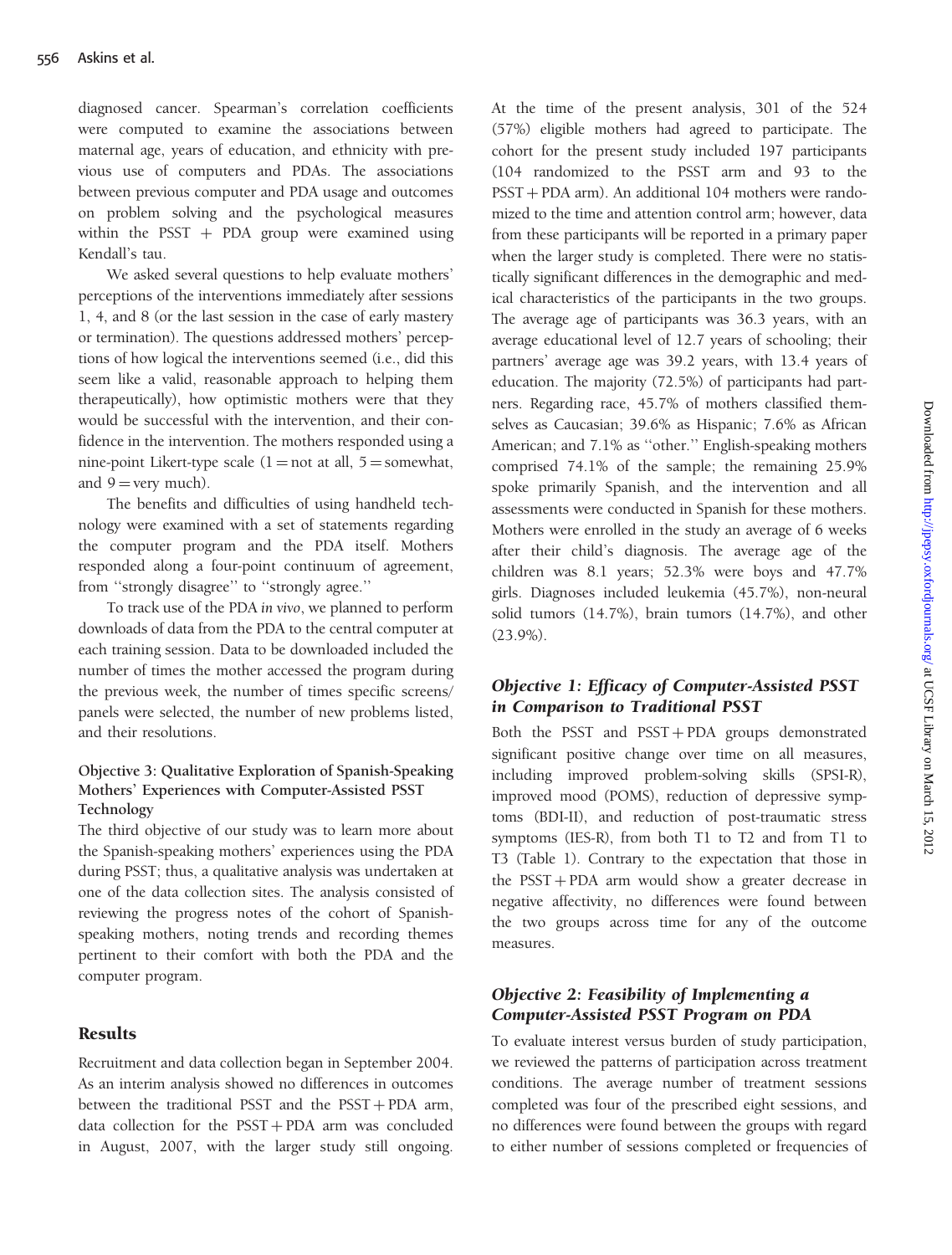|                               | Social problem-solving<br>inventory-revised | Profiles of mood states    | Beck depression inventory-II | Impact of events<br>scale-revised |  |  |
|-------------------------------|---------------------------------------------|----------------------------|------------------------------|-----------------------------------|--|--|
| T2 & T1 change:               |                                             |                            |                              |                                   |  |  |
| <b>PSST</b>                   | $1.2*(0.7-1.6)$                             | $-21.1*$ (-28.8 to -13.4)  | $-0.7$ * (-1.0 to -0.4)      | $-5.9* (-9.3 \text{ to } -2.4)$   |  |  |
| $PSST + PDA$                  | $1.3*(0.8-1.7)$                             | $-22.0$ * (-29.8 to -14.3) | $-0.6*$ (-0.9 to -0.3)       | $-9.5*$ (-12.9 to -6.0)           |  |  |
| Between-group differences for |                                             |                            |                              |                                   |  |  |
| T2 & T1                       | $0.1$ (-0.5 to 0.8)                         | $-0.9$ (-11.6 to 9.7)      | $0.1$ (-0.3 to 0.6)          | $-3.6$ ( $-8.3$ to 1.1)           |  |  |
| T3 & T1 change:               |                                             |                            |                              |                                   |  |  |
| <b>PSST</b>                   | $1.6*$ (1.1 to 2.1)                         | $-30.9$ * (-39.5 to -22.3) | $-1.3*$ (-1.6 to -0.9)       | $-11.4*$ (-14.7 to -8.0)          |  |  |
| $PSST + PDA$                  | $1.2*$ (0.6 to 1.7)                         | $-30.1*$ (-38.8 to -21.3)  | $-1.1*$ (-1.4 to -0.7)       | $-13.7$ * (-17.1 to -10.2)        |  |  |
| Between-group differences for |                                             |                            |                              |                                   |  |  |
| T3 & T1                       | $-0.4$ (-1.1 to 0.3)                        | $0.8$ (-10.4 to 12.1)      | $0.2$ (-0.2 to 0.7)          | $-2.3$ (-6.8 to 2.2)              |  |  |
|                               |                                             |                            |                              |                                   |  |  |

Table 1. Estimates of Mean Change Over Time in Problem-Solving and Psychological Assessments for Participants in the Problem-Solving Skills Training (PSST) and PSST + Personal Digital Assistant (PDA) Study Arms

Note. 95% confidence intervals are provided in parentheses. T1: baseline, prior to randomization; T2: immediately after completion of the intervention; and T3: 3 months after completion of the intervention. An asterisk denotes statistically significant change ( $p < .05$ ).

withdrawal and dropout (see Appendix A for flow diagram of study progression).

Additional analyses utilized the subset of participants  $(n = 123)$  who answered questions about prior experience with computers and PDAs. (As noted above, because these questions were introduced after the study began only two-thirds of the sample received these questions.) The analyses explored potential relationships between computer/PDA use, education, ethnicity, and the outcome variables. For computer use, 31.7% of participants said they had never used a computer, 16.3% used a computer less than 1 h/week, 18.7% used computers 1–3 h/week, and 33.3% used a computer more than 4 h/week. Regarding PDA use, 26.8% had never heard of the device, 52.9% had never used a PDA, 15.4% had previously tried a PDA but were not currently using one, and 4.9% used a PDA regularly. Spearman's correlation coefficients revealed that increased exposure to computers and PDAs was significantly associated with increased maternal age (computers  $r = 0.22$ ,  $p = .01$ ; PDA  $r = 0.20$ ,  $p = .03$ ) and years of education (computers  $r = 0.65$ ,  $p < .001$ ; PDA  $r = 0.52$ ,  $p < .001$ ). Less experience with computers/PDAs was associated with Hispanic ethnicity (computers  $r = -0.49$ ,  $p < .001$ ; PDA  $r = -0.44$ ,  $p < .001$ ). After accounting for years of education, maternal age was no longer significantly associated with computer/PDA use, while the negative correlation between Hispanic ethnicity and computer/PDA exposure remained significant (computers  $r = -0.26$ ,  $p < .01$ ; PDA  $r = -0.25$ ,  $p < .001$ ).

Correlational analyses using Kendall's tau statistic showed no significant associations between frequency of computer or PDA exposure and any of the study outcome variables for the subjects in the  $PSST + PDA$  group. Of note, since these analyses were confined to the  $PSST + PDA$  group, the sample sizes were relatively small, ranging from 45 to 48 participants.

To measure optimism, we asked mothers how successful they thought the intervention would be for them. Using a nine-point Likert scale, mothers in the PSST arm initially rated the potential success of this intervention as moderately high (mean  $= 7.6$ , SD 1.7). Likewise, mothers in the PSST + PDA arm endorsed positive expectations as moderately high (mean  $= 7.1$ , SD 1.4). However, differences between the groups were significant  $(p < .05)$ . Midway through the interventions, mothers in the PSST arm expressed slightly more optimism than at baseline  $(mean = 8.0, SD 1.4)$ , while ratings of mothers in the  $PSST + PDA$  arm remained the same (mean = 7.1, SD 1.8). The differences remained statistically significant  $(p < .01)$ . These differences were no longer present by the third assessment time point, as expectations of benefit in the  $PSST + PDA$  group increased slightly (PSST mean = 7.9, SD 1.6; PSST + PDA mean = 7.6, SD 1.6).

Mothers were also asked to rate how logical the interventions seemed to them. Initially, mothers' ratings of logic in both arms were moderately high, with no significant differences between the groups (PSST mean  $= 7.8$ , SD 1.6;  $PSST + PDA$  mean = 7.4, SD 1.6). Midway through the interventions, the values remained similar, with no significant differences between groups (PSST mean  $= 7.9$ , SD 1.5;  $PSST + PDA$  mean = 7.3, SD 1.6). At completion of the intervention, the mothers rated the logic of the interventions at their highest levels, with no differences between the groups (PSST mean  $= 8.0$ , SD 1.5;  $PSST + PDA mean = 7.9$ , SD 1.4).

To measure confidence in the interventions, we examined whether mothers would recommend their particular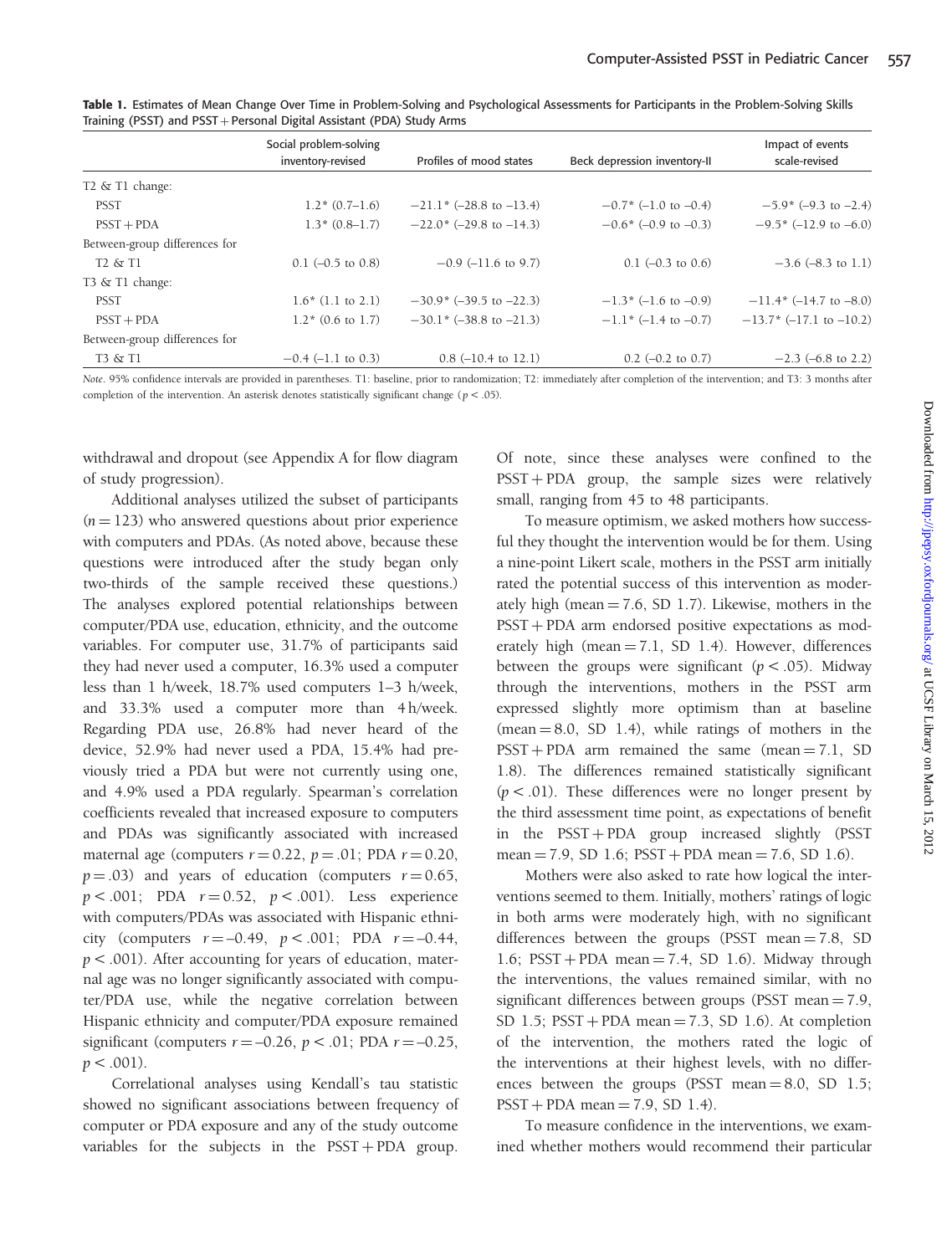Table 2. Summary of Computer Program Evaluations by Participants

|                                         | Strongly disagree |      | <b>Disagree</b> |      | Agree            |      | Strongly agree              |      |
|-----------------------------------------|-------------------|------|-----------------|------|------------------|------|-----------------------------|------|
|                                         | N                 | $\%$ | $\mathcal N$    | $\%$ | $\boldsymbol{N}$ | $\%$ | $\mathcal{N}_{\mathcal{N}}$ | $\%$ |
| Easy to use                             | 1                 | 2.1  | 14              | 29.8 | 21               | 44.7 | 11                          | 23.4 |
| Easy to keep                            | 8                 | 17.0 | 13              | 27.7 | 17               | 36.2 | 9                           | 19.1 |
| Keeping charged was not a problem       | 6                 | 12.5 | 11              | 22.9 | 20               | 41.7 | 11                          | 22.9 |
| Text size was easy to see               | 1                 | 2.1  | 5               | 10.6 | 25               | 53.2 | 16                          | 34.0 |
| Wording was easy to understand          | 1                 | 2.1  | $\overline{7}$  | 14.6 | 23               | 47.9 | 17                          | 35.4 |
| Volume is comfortable                   | 1                 | 2.1  | 1               | 2.1  | 23               | 47.9 | 23                          | 47.9 |
| No problem understanding how organized  | $\mathbf{0}$      | 0.0  | 14              | 29.2 | 21               | 43.8 | 13                          | 27.1 |
| Gina helped me use the computer program | 3                 | 6.4  | 13              | 27.7 | 20               | 42.6 | 11                          | 23.4 |
| Gina helped me to apply Bright IDEAS    | 6                 | 12.8 | 15              | 31.9 | 16               | 34.0 | 10                          | 21.3 |
| Gina helped me to feel better           | 9                 | 19.1 | 14              | 29.8 | 14               | 29.8 | 10                          | 21.3 |
| Helpful to work with Gina               | 9                 | 19.1 | 15              | 31.9 | 14               | 29.8 | 9                           | 19.1 |
| I liked working with Gina               | 5                 | 11.1 | 13              | 28.9 | 16               | 35.6 | 11                          | 24.4 |
| Gina understood my problems             |                   | 14.9 | 17              | 36.2 | 11               | 23.4 | 12                          | 25.5 |
| Ability to enter text was helpful       | 2                 | 4.4  | 9               | 20.0 | 21               | 46.7 | 13                          | 28.9 |
| Voice recording was helpful             | 3                 | 6.3  | 16              | 33.3 | 15               | 31.3 | 14                          | 29.2 |
| Easy to record                          | 9                 | 18.8 | 16              | 33.3 | 17               | 35.4 | 6                           | 12.5 |
| Ability to draw picture was helpful     | 8                 | 17.8 | 16              | 35.6 | 18               | 40.0 | 3                           | 6.7  |

intervention to other mothers of children with cancer. Initially, both groups endorsed a strong willingness to recommend their respective interventions (PSST mean  $= 8.0$ , SD 1.4; PSST + PDA mean  $= 7.7$ , SD 1.5) with no statistical differences between the groups. Midway through the interventions, the PSST arm was rated more favorably (mean  $= 8.6$ , SD 0.84), while the  $PSST + PDA$  arm was appraised slightly less favorably  $(mean = 7.3, SD 1.9)$ , with the difference between the groups being statistically significant ( $p < .001$ ). At completion, the willingness of the mothers in the PSST group to recommend the intervention remained at the same high level (mean  $= 8.6$ , SD 0.92). While still significantly lower than the PSST group  $(p < .01)$ , ratings of mothers' willingness to recommend the  $PSST + PDA$  increased to its highest level (mean  $= 7.8$ , SD 1.6).

The benefits and difficulties involved with using the PDA were examined by asking mothers to rate their agreement with a set of statements regarding the computer program and the PDA itself. Mothers responded along a four-point continuum from ''strongly disagree'' to ''strongly agree'' (Table 2). Mothers endorsed that the computers were relatively easy to use and charge; however, only 55% thought that they were easy to keep (i.e., store and carry). Almost all indicated that they were very comfortable with the text size, wording, and volume of the audio recording feature. A majority, 71%, endorsed that the information contained in the program was organized and understandable. Overall, mothers endorsed a number

of helpful aspects of the computer-animated facilitator (Gina), including directions for using the computer program, applying the Bright IDEAS paradigm, and even helping the participants ''feel better.'' A little over half liked working with Gina and felt she understood their problems. Although most mothers acknowledged these positive aspects of Gina, only half reported that it was helpful to work with Gina. Finally, entering text and audio recordings was helpful, but use of the voice recorder was problematic. The ability to draw pictures was not helpful for most.

One aspect of the feasibility of computer-assisted PSST was evaluating mothers' usage through weekly downloads. However, technical difficulties with the PDAs that could not be corrected rendered the data un-interpretable. These difficulties included: error messages in the computer program that resulted in periodic lost work; inconsistent recording of electronic data (e.g., date fields reset themselves automatically and incorrectly) that corrupted much of the stored data; and initially, PDA batteries losing their charge, resulting in lost data (this problem was corrected by adding a memory card).

# Objective 3: Qualitative Exploration of Spanish-Speaking Mothers' Experience with Computer-Assisted PSST Technology

The total number of Spanish-speaking mothers who were randomized to the PDA arm across sites was 19. To better understand their experience with technology, therapy progress notes of the seven Hispanic mothers randomized to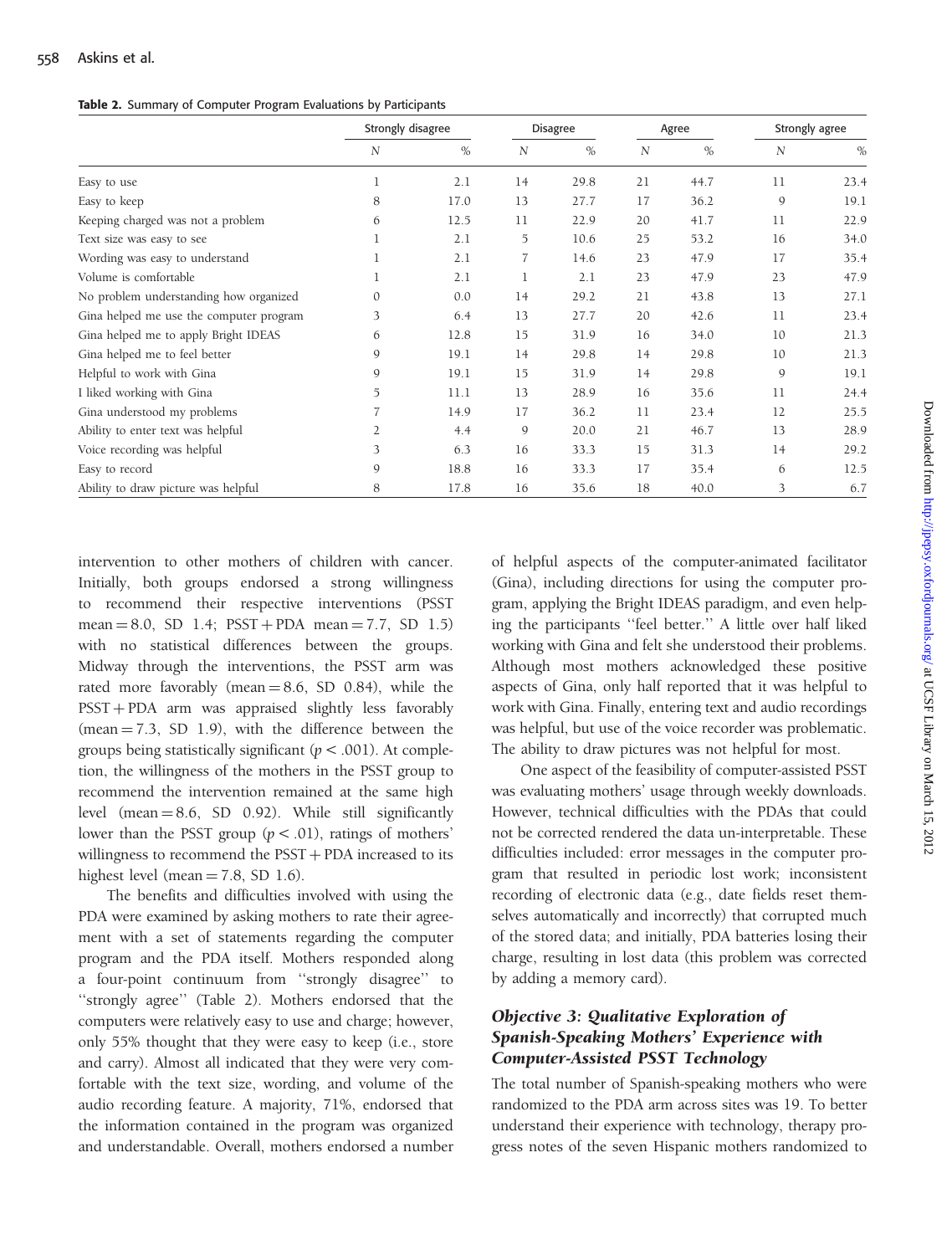$PSST + PDA$  at one data collection site were qualitatively reviewed. In summary, the idea of using technology appealed to all of the Hispanic mothers randomized to this arm, regardless of age and education. Younger mothers showed great proficiency learning the program on the PDA and used the technology with great ease. All mothers chose not to focus on the PDA when their child was either in medical crisis or undergoing significant medical procedures (e.g., surgery). The one dropout and one withdrawal that occurred in this group appeared unrelated to randomization to the PDA arm because both occurred on or before the first session, which predates introduction of the PDA.

#### **Discussion**

In designing this study, we believed that the addition of the computer program would, at minimum, provide a helpful adjunct to the traditional PSST intervention, and, at best, enhance PSST and contribute to a computerized model of PSST so that in the future it could be provided with minimal therapist assistance and disseminated to a large group of mothers. In the process of developing and implementing the trial, we encountered multiple challenges but learned much that should be helpful to those interested in developing behavioral e-health programs. In addition, interesting cultural considerations emerged that will be relevant to computer programs targeted toward Hispanic populations and possibly other minority groups as well.

Outcomes in both the PSST and  $PSST + PDA$  arms of the study were comparable and favorable. Mothers in both groups enthusiastically endorsed high expectations of success, perceived the intervention as logical, and expressed a willingness to recommend their respective interventions. The PSST intervention, whether delivered in the traditional format or with the aid of the PDA, improved problemsolving skills among mothers of children with newly diagnosed cancer. In addition, mood improved and depressive and post-traumatic stress symptoms decreased over time. These results are consistent with the experience of Jacobs et al. (2001) who found similar positive outcomes for both traditional psychotherapy and computer-based therapy. The results are encouraging, despite the fact that the computer-assisted PSST approach did not appear to enhance the intervention. It is possible that the lack of difference between the groups is the result of a ceiling effect. Thus, it may have been difficult for the  $PSST + PDA$  arm to produce improvement beyond the range of close to normal functioning observed by the second and third assessment points. Nonetheless, the indistinguishable effect of adding the PDA raises several important points.

First, the PDA appears to be a good platform for presenting programs to improve the emotional and/or behavioral functioning of individuals in a healthcare setting. The PDA is small and portable and delivered educational information in a simple, bilingual format. The program incorporated a screen character (Gina) to make the program attractive and user friendly. Written, typed, and voice data entry by the user was permitted. The PDAs were cost effective in that they were less expensive than laptop or desktop computers and none were lost or stolen during the study. The majority of participants liked the various aspects of the PDA and computer program; however, a sizable minority did not. Thus, additional program development will be necessary in future iterations of computerized PSST.

A significant problem was that data could not be consistently and reliably transferred from the PDAs to computer data files for analysis as initially planned because of several irresolvable glitches. This was at times frustrating for therapists and participants, all of whom naturally wished to review work previously completed on the PDA, and to the investigators who wished to monitor usage. Zeman and colleagues (2006) documented similar technology problems in their efforts to implement a PDA platform to assess behavioral health in a primary care setting. These technical problems underscore the importance of not only having sufficient beta testing before launching a clinical trial, but also choosing a reliable partner in technology development. Significant time is required for program design, with multiple opportunities for pilot testing and redesign. Our group underestimated the time required for development, setting back recruitment more than 6 months. Small Business Innovation Research and Small Business Technology Transfer grants, sponsored by the National Institutes of Health, are available for technology development. Wisely, these grant opportunities are divided into two phases, with step-wise funding. Phase 1 is devoted to product development. Once a reliable product is developed, the investigator is eligible to apply for Phase 2 funding for efficacy studies. We suggest that, under the best circumstances, doubling the estimated time for development is closer to reality than any of us wish.

Second, several key components make a computer program successful. Aside from excellent content, an intuitive user interface, compelling presentation, and reliable, consistent, and useful functionality are critical. A user friendly and attractive product is much more likely to be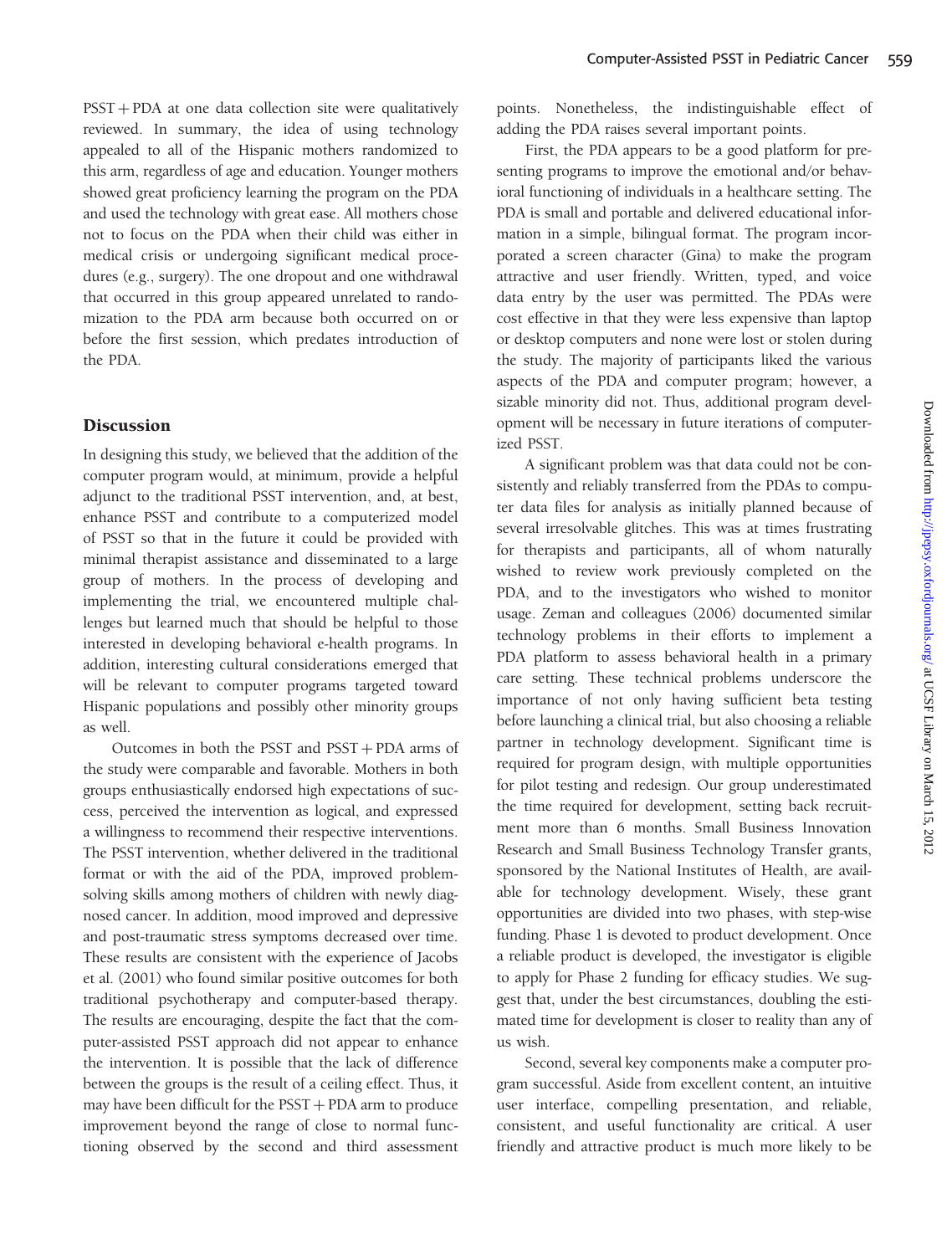used regularly. Regular use is essential for delivering and reinforcing the intervention and attaining desired treatment goals. In the present study, the PDA and computer program received consistently high ratings, but the Gina character who talked the user through the problem-solving steps was rated positively by only about half the participants. Today, a myriad of audiovisual presentations are available to enhance computer programs. These include two- and three-dimensional animation, streaming video, interactive components, games, and synchronous (live chat and live video) and asynchronous (message boards and blogs) communication. It is possible that incorporating more of these ''bells and whistles'' would result in an improved therapeutic impact. Formal usability and focus group testing in future product iterations would help ensure high rates of user acceptance and compliance. This should include realtime testing with people from the target population.

Third, it is interesting to consider whether people who do not routinely use technology in their daily lives benefit from a technology-based behavioral intervention. In our study, we found that years of education was positively associated with computer use, and that Hispanic ethnicity was associated with less computer familiarity. Strikingly, in the present multi-institutional study, 31.7% of participants had never used a computer and an additional 16.3% used a computer less than 1 h/week. Even fewer were familiar with a PDA: only 15.4% had tried a PDA, and only 4.9% used one on a regular basis. Our analyses did not show differences in problem-solving or psychological outcomes based on participants' previous computer exposure or experience, a finding that has also been suggested in the literature (Zeman et al., 2006). Nonetheless, given our small sample size for this particular analysis and the general descriptive nature of the existing literature, more research is clearly needed.

Logically, it is reasonable to assume that computernaïve adults may need more computer education before they can use this technology to enhance the intervention. Thus, building in additional time and training for those for whom technology is relatively new may not only be helpful in general but also improve the efficacy of the primary intervention and, hence, outcomes. Over the next decade, the computer information gap will shrink because of widespread integration of computer technology into educational curricula and the increasingly ubiquitous availability of personal computers and gaming systems that link to the Internet. Between now and then, however, it will remain essential to be prepared to provide additional instruction. Similarly, new technologies are constantly emerging and familiarity with one format or

platform does not necessarily translate into familiarity with another.

Finally, this study was unique in including Spanishspeaking mothers and providing the intervention as well as all written and electronic materials in both English and Spanish. We know from previous studies of PSST that Hispanic mothers benefited the most from the intervention, probably for many reasons including the non-specific effects of affiliation and having a staff person interested in them and their problems. We also learned in the present study that Hispanic mothers had the least exposure to computer technology prior to entering the trial, thus raising potential questions about their proficiency and desire to engage in the PDA arm. We found, however, that Hispanic mothers were able to participate fully in all arms of the study and, moreover, that the idea of the PDA was very appealing to them. Not surprisingly, younger mothers became proficient more quickly and used the technology with great ease. Notably, none of the mothers chose to use the PDA when their child was in medical crisis, providing further insight into the applicability of this technology during different phases of treatment. Clearly, as has been known for a long time, it is easier to rely on the familiar when attention needs to be focused on serious and immediate health problems.

Challenges in computer technology development are inevitable given the rapid rate at which technology is advancing. Documenting our experience with the PSST computer program and PDA platform is intended to help others avoid similar pitfalls. New behavioral e-health programs offer great promise for making psychological interventions more accessible and affordable.

#### Acknowledgment

We wish to thank Sandra Medina-George, MS, for her dedicated work as a senior research assistant on the series of Problem-Solving Skills Training intervention studies and her expertise in Spanish language and multicultural considerations.

## Funding

National Institutes of Health [grants CA 65520, CA 098954, and The University of Texas M. D. Anderson core grant CA 16672 for data management at this institution].

Conflict of interest: None declared.

Received October 31, 2008; revisions received and accepted November 3, 2008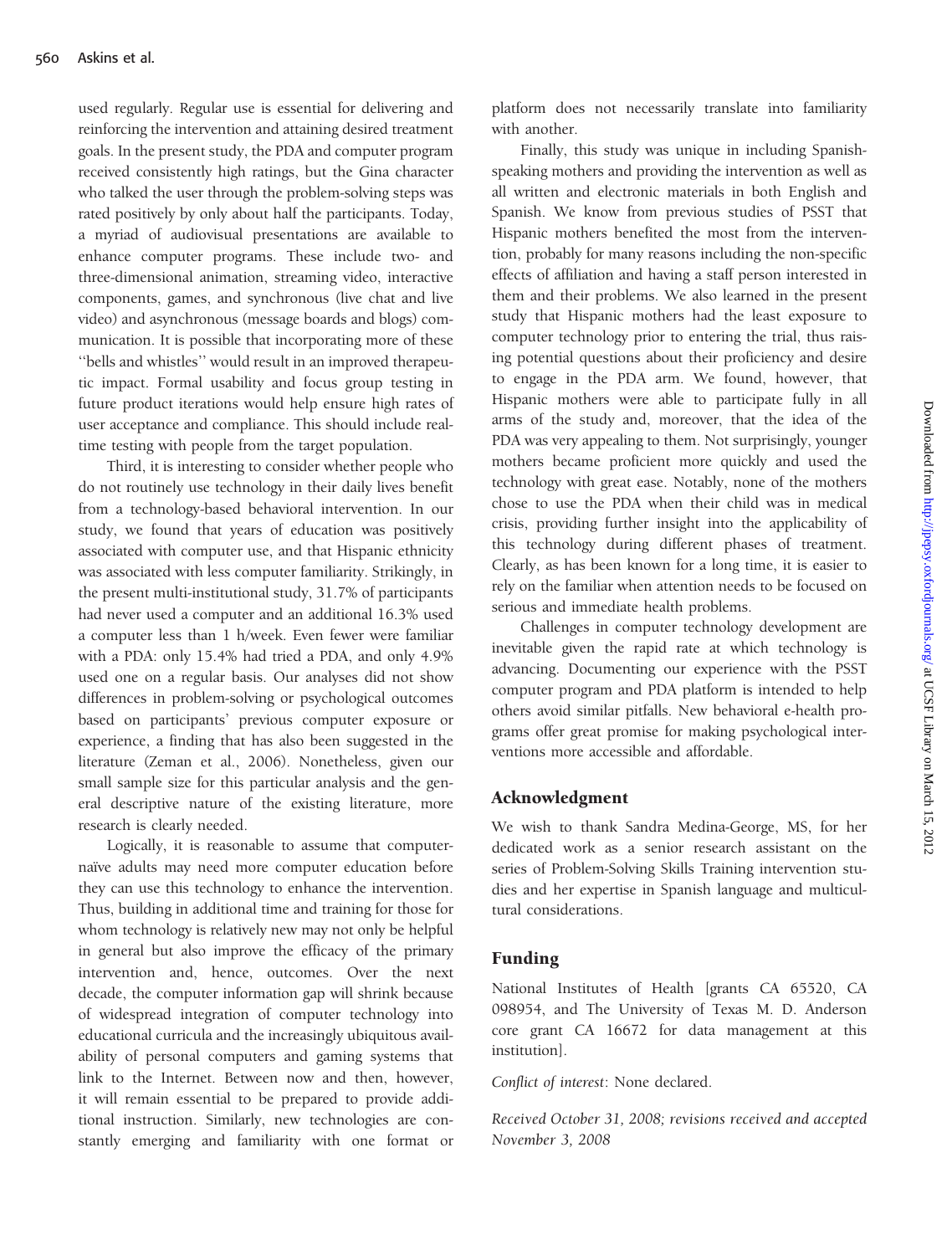

\*Note: Time and Attention Control Group was not included in the present data analysis.

Appendix A. Consolidated Standards of Reporting Trials (CONSORT) Flow Diagram of Study Progression.

#### References

- Beck, A. T., Ward, C. H., Mendelson, M., Mock, J., & Erbaugh, J. (1961). An inventory for measuring depression. Archives of General Psychiatry, 4, 561–571.
- Bischoff, R. J. (2004). Considerations in the use of telecommunications as a primary treatment medium: The application of behavioral telehealth to marriage and family therapy. The American Journal of Family Therapy, 60, 173–187.
- Bonner, M. J., Hardy, K. K., Willard, V. W., & Hutchinson, K. C. (2007). Brief report: psychosocial

functioning of fathers as primary caregivers of pediatric oncology patients. Journal of Pediatric Psychology, 32, 851–856.

- Caspar, F. (2004). Technological developments and applications in clinical psychology and psychotherapy: Introduction. Journal of Clinical Psychology, 60, 221–238.
- Dolgin, M. J., Phipps, S., Fairclough, D. L., Sahler, O. J. Z., Askins, M., Noll, R. B., et al. (2007). Trajectories of adjustment in mothers of children with newly diagnosed cancer: A natural history investigation. Journal of Pediatric Psychology, 32, 771–782.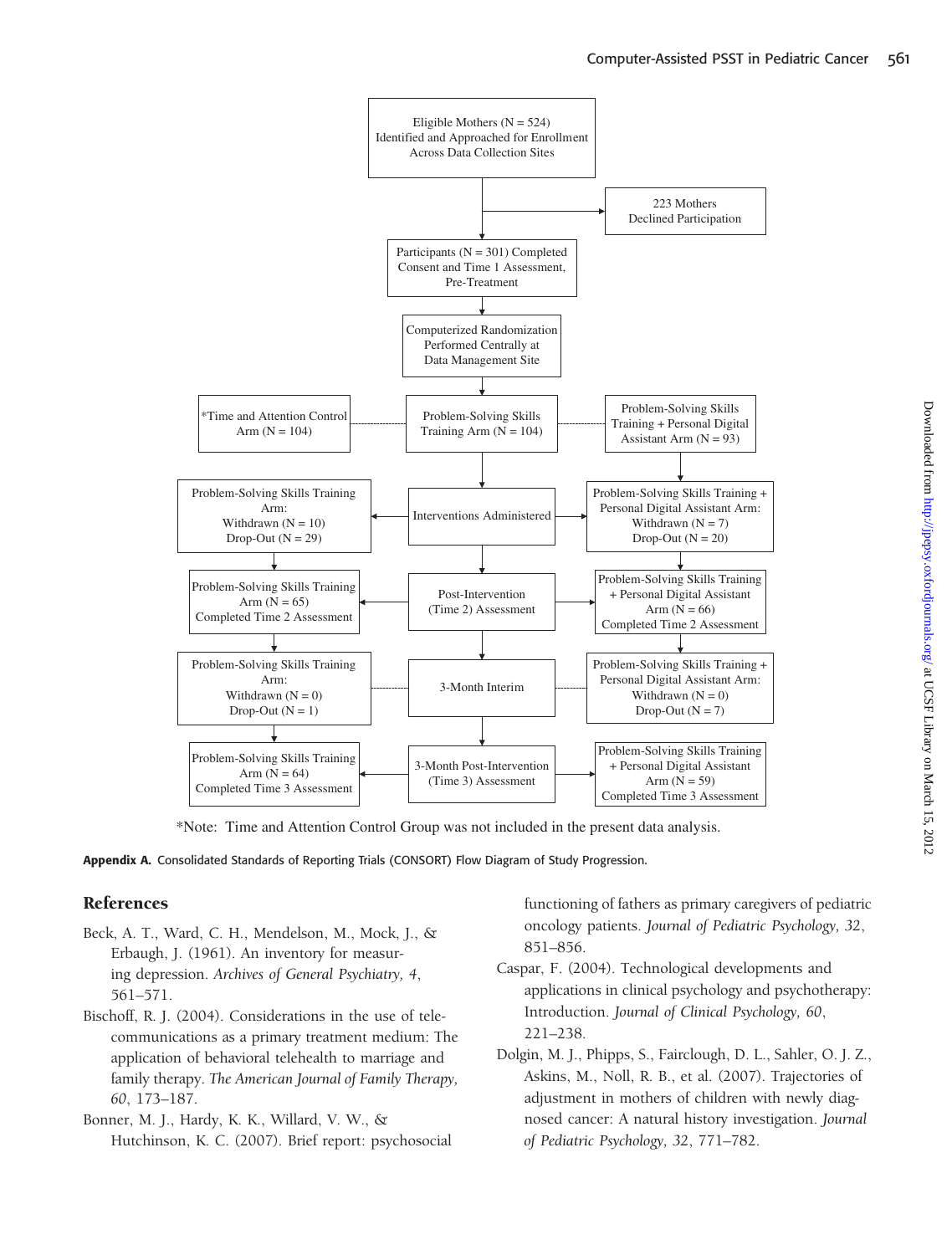- D'Zurilla, T.J., & Nezu, A. M. (1990). Development and preliminary evaluation of the social problemsolving inventory. Psychological Assessment, 2, 156–163.
- D'Zurilla, T. J., Nezu, A. M., & Maydeu-Olivares, A. (1997). Manual for the social problem-solving inventory revised (SPSI-R). North Tonawanda, NY: Multi-Health Systems.
- Goldbeck, L. (2006). The impact of newly diagnosed chronic paediatric conditions on parental quality of life. Quality of Life Research, 15, 1121–1131.
- Jacobs, M., Christensen, A., Huber, A., Snibe, J. R., Dolezal-Wood, S., & Potlterock, A. (2001). A comparison of computer-based versus traditional individual psychotherapy. Professional Psychology Research and Practice, 32, 92–96.
- Jennrich, R. I., & Schluchter, M. D. (1986). Unbalanced repeated-measures models with structured covariance matrices. Biometrics, 42, 805–820.
- Kazak, A. E., Alderfer, M. A., Streisand, R., Simms, S., Rourke, M. T., Barakat, L. P., et al. (2004). Treatment of posttraumatic stress symptoms in adolescent survivors of childhood cancer and their families: A randomized clinical trial. Journal of Family Psychology, 18, 493–504.
- Maheu, M., & Gordon, B. L. (2000). Counseling and therapy on the Internet. Professional Psychology Research and Practice, 31, 484–489.
- Marsella, S. (2002). Pedagogical soap. In K. Dautenhahn, A. Bond, L. Canamero, & B. Edmonds (Eds.), Socially intelligent agents: Creating relationships with computers and robots (pp. 141–148). Boston: Kluwer Academic Publishers.
- Marsella, S., Johnson, W.L., & Labore, C. (2000). Interactive pedagogical drama. In Proceedings of the Fourth International Conference on Autonomous Agents, 301–308.
- Marsella, S., Johnson, W. L., & Labore, C. (2003). Interactive pedagogical drama for health interventions. Paper presented at the International Conference on Artificial Intelligence in Education, Madrid, Spain.
- Maydeu-Olivares, A., Rodriguez-Fornells, A., Gomez-Benito, J., & D'Zurilla, T.J. (2000). Psychometric properties of the Spanish adaptation of the SPSI-R. Personality and Individual Differences, 29, 699–708.
- McCaffrey, C. (2006). Major stressors and their effects on the well-being of children with cancer. Journal of Pediatric Nursing, 21, 59–66.
- McNair, D. M., Lorr, M., & Droppleman, L. F. (1992). Manual for the profile of mood states. San Diego, CA: Educational and Industrial Testing Service.
- Mitchell, W., Clarke, S., & Sloper, P. (2006). Care and support needs of children and young people with cancer and their parents. Psycho-oncology, 15, 805–816.
- Norberg, A. L., Lindblad, F., & Boman, K. K. (2005). Coping strategies in parents of children with cancer. Social Science & Medicine, 60, 965–975.
- Orland, M. E. (1999). Financing more integrated children and family services: Current practice and opportunities for reform. Journal of Educational & Psychological Consultation, 10, 251–267.
- Robinson, K. E., Gerhardt, C. A., Vannatta, K., & Noll, R. B. (2007). Parent and family factors associated with child adjustment to pediatric cancer. Journal of Pediatric Psychology, 32, 400–410.
- Rowan, P. J., Cofta-Woerpel, L., Mazas, C. A., Vidrine, J. I., Reitzel, L. R., Cinciripini, P. M., et al. (2007). Evaluating reactivity to ecological momentary assessment during smoking cessation. Experimental & Clinical Psychopharmacology, 15, 382–389.
- Sahler, O. J. Z., Fairclough, D. L., Phipps, S., Mulhern, R. K., Dolgin, M. J., Noll, R. B., et al. (2005). Using problem-solving skills training to reduce negative affectivity in mothers of children with newly diagnosed cancer: Report of a multisite randomized trial. Journal of Consulting and Clinical Psychology, 73, 272–283.
- Sahler, O. J. Z., Varni, J. W., Fairclough, D. L., Butler, R. W., Noll, R. B., Dolgin, M. J., et al. (2002). Problem-solving skills training for mothers of children with newly diagnosed cancer: A randomized trial. Journal of Developmental and Behavioral Pediatrics, 23, 77–86.
- SAS Institute Inc. (2006). SAS ® 9.1.3 Procedures Guide, (2nd ed.). Cary, NC, USA: SAS Institute Inc.
- Siu, A.M., & Shek, D.T. (2005). The Chinese version of the SPSI-R: Some initial results on reliability and validity. Journal of Clinical Psychology, 61, 347–360.
- Taylor, C. B., & Luce, K. H. (2003). Computer- and Internet-based psychotherapy interventions. Current Directions in Psychological Science, 12, 18–22.
- Varni, J. W., Sahler, O. J. Z., Katz, E. R., Mulhern, R. K., Copeland, D. R., Noll, R. B., et al. (1999). Maternal problem-solving therapy in pediatric cancer. Journal of Psychosocial Oncology, 16, 41–71.